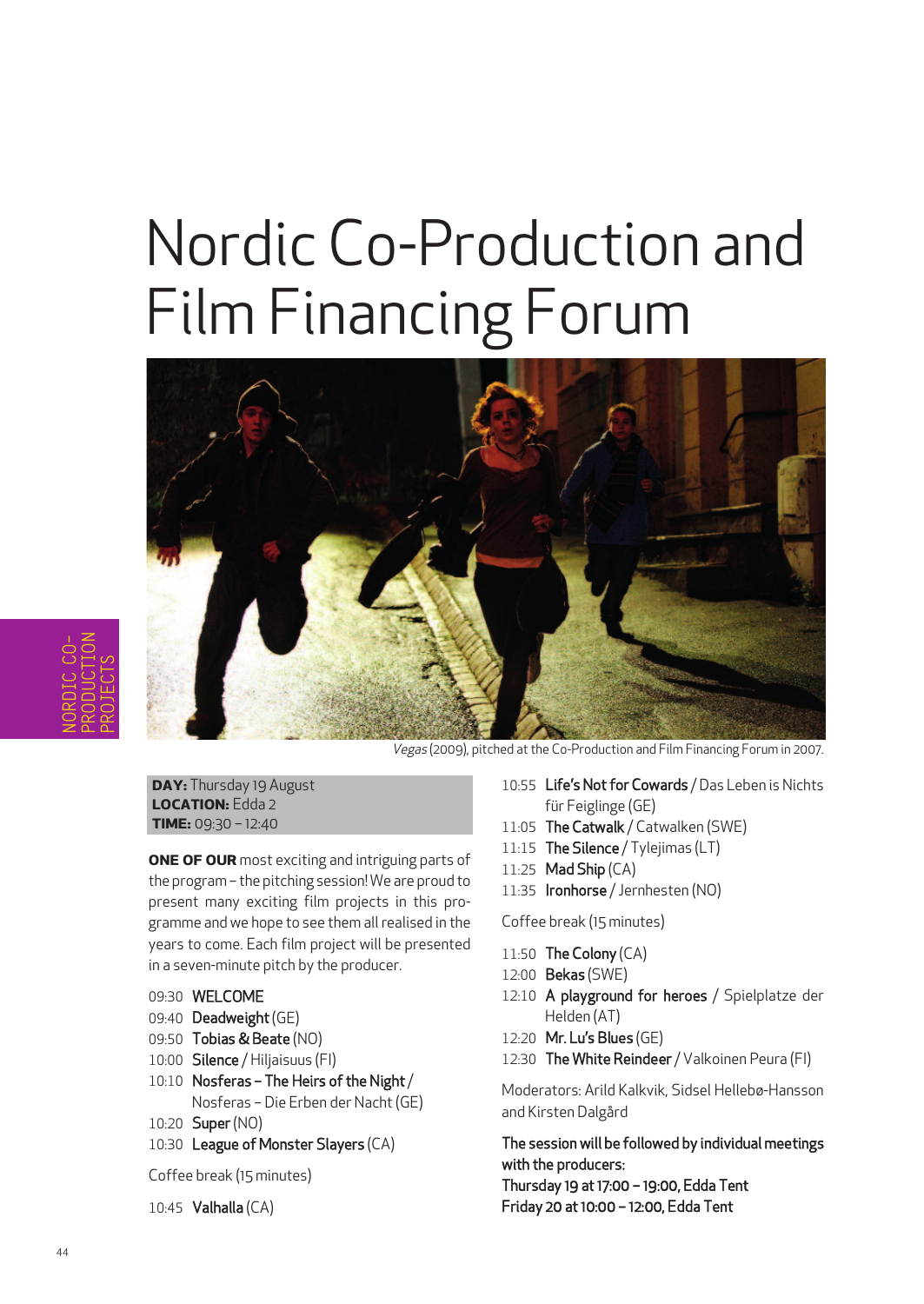### Bekas

**SYnOPSiS:** Two homeless Kurdish kids see Superman in the town's first movie theatre and decide they are going to the US to live with him. To make living conditions worse than they already are, they get kicked out from their hide-out and then chased out of town.

**KARzAn KADER** left Kurdistan with his family at the age of six and eventually ended up in Sweden. Kader started to make short films on his own which led to him being accepted at Dramatiska institutet in 2007 as one of four director students. Three years later he went back to Kurdistan to shoot his graduation film; the short film version of Bekas. Kader has directed numerous commercials and worked as casting director and first AD on several features, including Petter Næss's Leaps and Bounds (2007) and Babak Najafi's Sebbe (2010).

**SAnDRA HARmS** studied film and film producing at Stockholm University 2000, Stockholm Film School 2001, Dramatiska institutet 2003-2006, and participated in the EAVE programme during 2008. She worked as an assistant producer at Memfis Film 2006- 2007, on the feature films Nina Frisk and Leo. Between 2007 and 2009 she worked as a producer at Breidablick Film. Sandra produced several short films, including Spending the Night, which was in competition at the Berlinale 2008. In 2008 she also produced the feature Starring Maja. In January 2010 Sandra started working as a producer at Sonet Film.

**SONET FILM** has been one of the leading production and distribution companies of Swedish feature films since its incorporation in 1984. The films produced have gained recognition both nationally and internationally, among these Show Me Love (1998) and Lilya 4-ever (2002). Since 2008 Sonet Film is a company in the Bonnier Group and now focuses only on producing feature films. Sonet Film has a close collaboration with SF on the national distribution and international sales.



**KARzAn KADER**



**SAnDRA HARmS**



COUNTRY Sweden DIRECTOR Karzan Kader PRODUCER Sandra Harms PRODUCTION COMPANY Sonet Film TOTAL BUDGET € 1 500 000 FINANCIER PARTNERS Sonet Film, SF GENRE Drama SHOOTING START January 2011 SHOOTING LANGUAGE Kurdish CONTACT PERSON Sandra Harms CELLULAR +46 704 388 776 E-MAIL Sandra@sonetfilm.se WEB SITE www.sonetfilm.se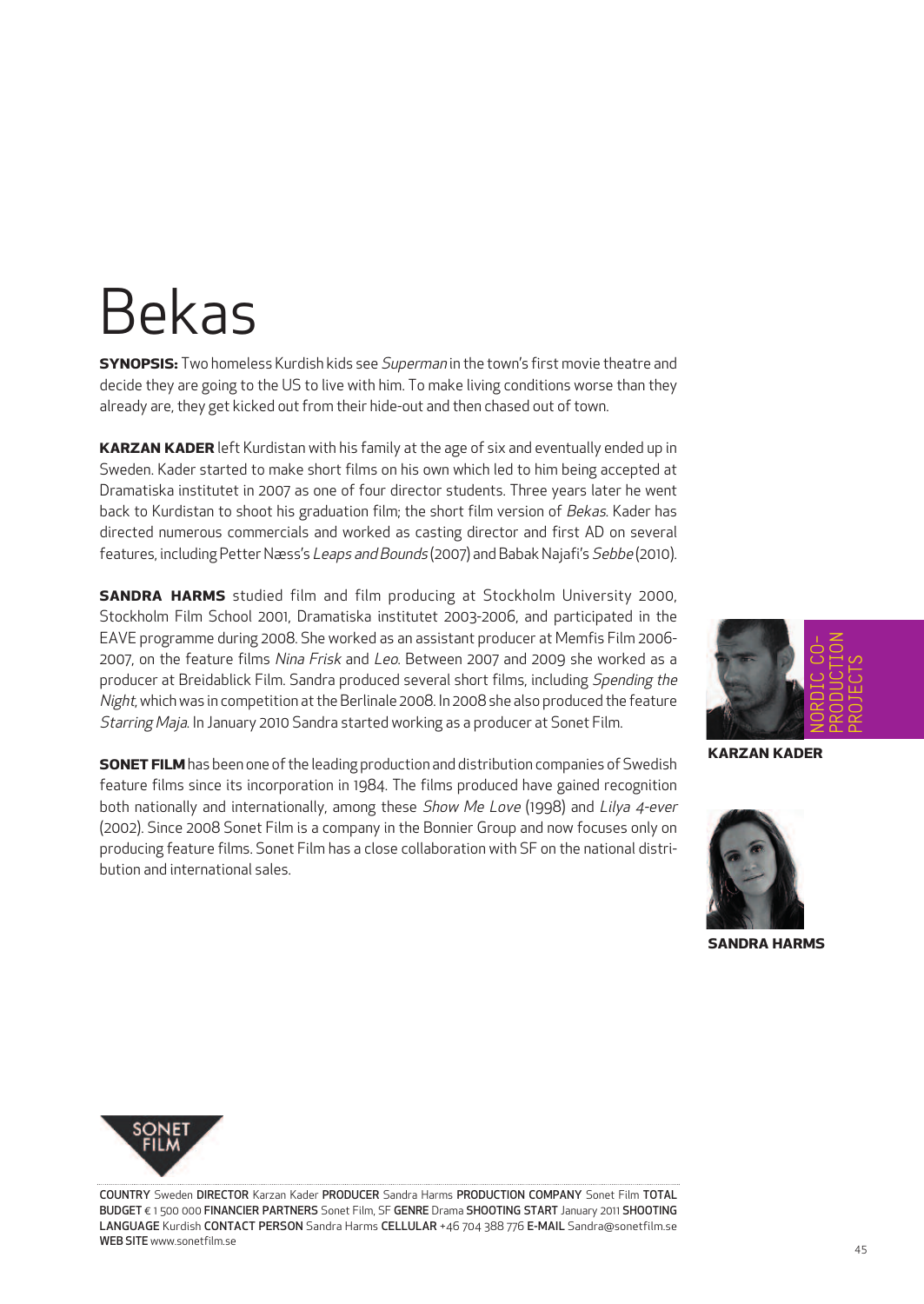# The Catwalk

**SYNOPSIS:** Six Swedish women, from different parts of the world and cultures have nothing in common, except for their passion for fashion. They don't dare to dream. Not where they come from. But they can yearn. Yearn to blend in. To belong. For real. That drive takes them further than they ever could have imagined. They decide to launch their own line of clothes for haute couture. No money or contacts, all they've got is talent and the only help they get is from an alcoholic claiming he was a designer in the 1960s. A journey. A lot of work. Wonderful warm friendships. From a tiny apartment in the suburbs of Stockholm – through failures and humiliation – to success on the Catwalk in Paris...

**DENIZE KARABUDA** is an actress, screenwriter and a director, graduated of the National Academy of Acting in Stockholm. Her first feature film screenplay was Mind the Gap, which became a big Swedish box office hit in 2007. Her directional debut was with the short film Pokerface (2008). Denize is now developing her first feature film.



**DEnizE KARABuDA**



**PETER KROPEnin** **PETER KROPEnin** has worked on more than 30 feature films since 1972 and valuable experience has been gained through work with Ingmar Bergman. Since 1982 Kropenin has been producing for his own company Omega Film & Television AB, since 2006 named Hob AB. Besides producing full-length feature films, Kropenin has initiated and produced a number of prizewinning short films and documentaries.

**HOB AB** (formerly Omega Film & Television AB and of TV AB) is fully owned by Peter Kropenin. Hob AB has now a deal with Sonetfilm AB, one of the major production/distribution companies in Sweden. It involves producing and developing for and on behalf of Sonetfilm AB.



COUNTRY Sweden DIRECTOR Denize Karabuda PRODUCER Peter Kropenin PRODUCTION COMPANY Hob AB TOTAL BUDGET € 1 500 000 FINANCIER PARTNERS Sonet Film AB, The Swedish Film Institute GENRE Drama SHOOTING START February 2011 SHOOTING LANGUAGE Polish, Swedish, English CONTACT PERSON Peter Kropenin CELLULAR + 46 7075 56095 E-MAIL peter@hobab.se WEB SITE www.hobab.se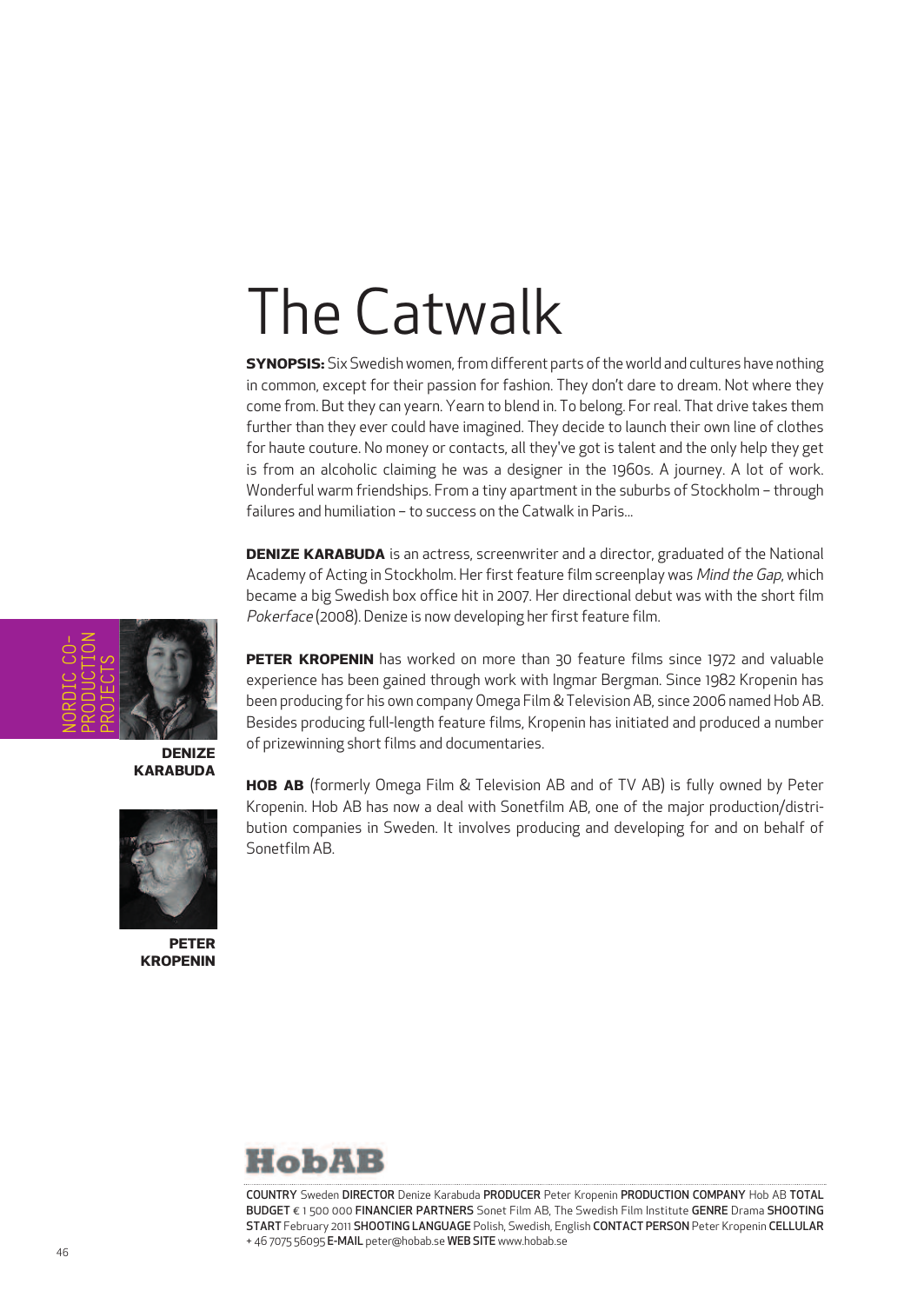# The Colony

**SYnOPSiS:** In 2035, beneath the surface of an ice-covered world, survivors in Colony Seven struggle to keep their fragile society from collapsing as supplies dwindle and temperatures drop. Already plagued by illness and internal conflict, the Colonists suspect the worst when they lose contact with the only other known settlement. Sam, a young man with a tragic past, joins a dangerous expedition to find out what happened. After a hellish trek across the frozen surface, the team discover that Ferals, brutal and cunning nomadic cannibals, have turned the settlement into an underground nightmare. Racing against time, Sam fights his way back to unite Colony Seven against the threat, and to make a last stand for the future of humanity.

**JEFF RENFROE** made his feature film debut with the internationally co-produced and codirected One Point O, nominated for the Grand Jury Prize at the 2004 Sundance Film Festival. His second feature Civic Duty premiered at Tribeca and was released to critical acclaim in 2007. Jeff also edited the documentary Anvil! The Story of Anvil (2008) and is currently writing an adaptation of the sci-fi graphic novel Stray Toasters by Bill Sienkiewicz.

**PAuL BARKin** was producer on Cherien Dabis's Amreeka, which screened at Sundance and Cannes in 2009 and was nominated for a 2010 Independent Spirit Award for Best Picture. Other credits include Bruce McDonald's critically acclaimed The Tracey Fragments starring Ellen Page, which opened the Panorama section in Berlin in 2007.

**ALcinA PicTuRES** is a Toronto-based film production company interested in producing unique and marketable films that can travel the world. While focused on developing projects in-house, Alcina is looking to foster co-production relationships with producers seeking financing, resources and expertise from Canada.



**JEff REnfROE**



**PAuL BARKin**



COUNTRY Canada DIRECTOR Jeff Renfroe PRODUCER Paul Barkin, Pascal Trottier PRODUCTION COMPANY Alcina Pictures TOTAL BUDGET € 11 500 000 FINANCIER PARTNERS Alliance Films, Ontario Media Development Corporation, Northern Ontario Heritage Fund, FIDEC/Gap, Canada Tax Credits GENRE SciFi/Thriller SHOOTING START October 2010 SHOOTING LANGUAGE English CONTACT PERSONPaul Barkin CELLULAR +11 416 707 5245 E-MAIL paul@alcinapictures.com WEB SITE www.alcinapictures.com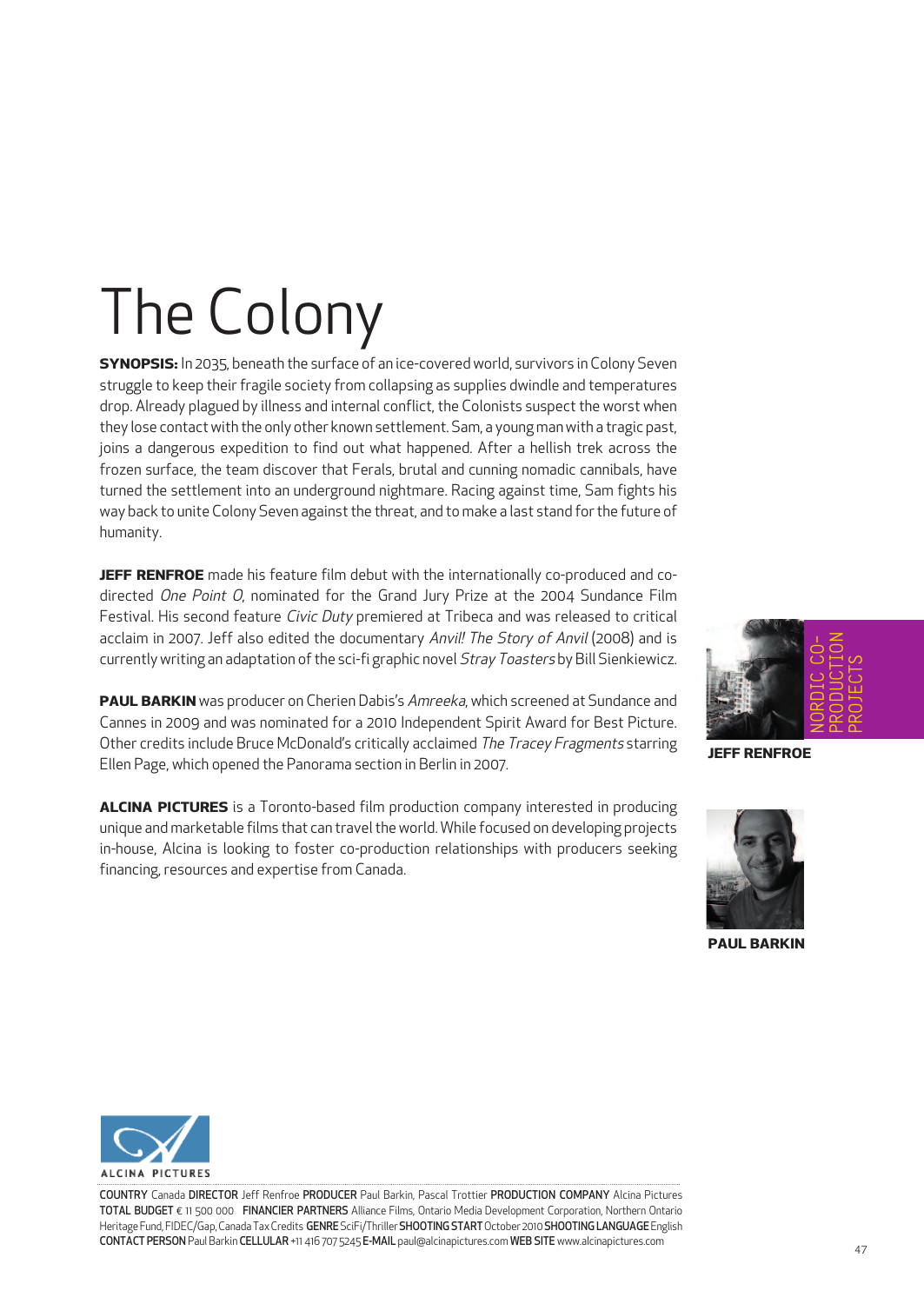# **Deadweight**

**SYNOPSIS:** Deadweight is the story of the sea captain Karl Grabisch. He has just taken command of a 70 000-ton container ship, lying at anchor at Sydney's waterfront. The ship owner wants fifty containers with mutton loaded by the crew as the dockworkers are on strike. Karl nods it through. Through his negligence an accident occurs that costs a man's life and threatens his career. Forced to act, he is thrown into a tragically escalating identity crisis. The action moves to the coast of Los Angeles, where the ship is now anchored for several weeks due to a solidarity strike by the city's dockworkers. The background story of the strike is based on true events in Sydney and Los Angeles in 1998.

**AxEL KOEnzEn** studied photography at the International Center of Photography in New York. Then he worked as photojournalist, freelance photographer and visual researcher for companies such as Ridley Scott & Associates and Columbia Tristar Los Angeles. Koenzen studied directing at the Deutsche Film- und Fernsehakademie Berlin. He has directed Wax and Wane (1999) and Firn (2006), both selected for official competition by Cannes Cinéfondation.

**BEnnY DREcHSEL** worked as a freelancing production manager and post-production supervisor for several years. In 2005 he founded Rohfilm together with his partner Karsten Stöter. So far Drechsel has produced or co-produced seven feature films, among these Dancing with Myself(2005), Snow (2008), Salamandra (2008) and Jaffa (2009).



**KOEnzEn**

**BEnnY DREcHSEL**

**ROHfiLm** is a German independent production company with offices in Berlin, Leipzig and Cologne. Founded in 2005 by Karsten Stöter and Benny Drechsel, they develop and finance feature films and documentaries forthe international crossover arthouse sector.



COUNTRY Germany DIRECTOR Axel Koenzen PRODUCERS Benny Drechsel, Karsten Stöter PRODUCTION COMPANY Rohfilm GmbH TOTAL BUDGET € 2 000 000 FINANCIER PARTNERS TBA GENRE Drama SHOOTING START TBA SHOOTING LANGUAGE English CONTACT PERSON Benny Drechsel CELLULAR +49 172 948 829 4 E-MAIL benny@rohfilm.de WEB SITE www.rohfilm.de

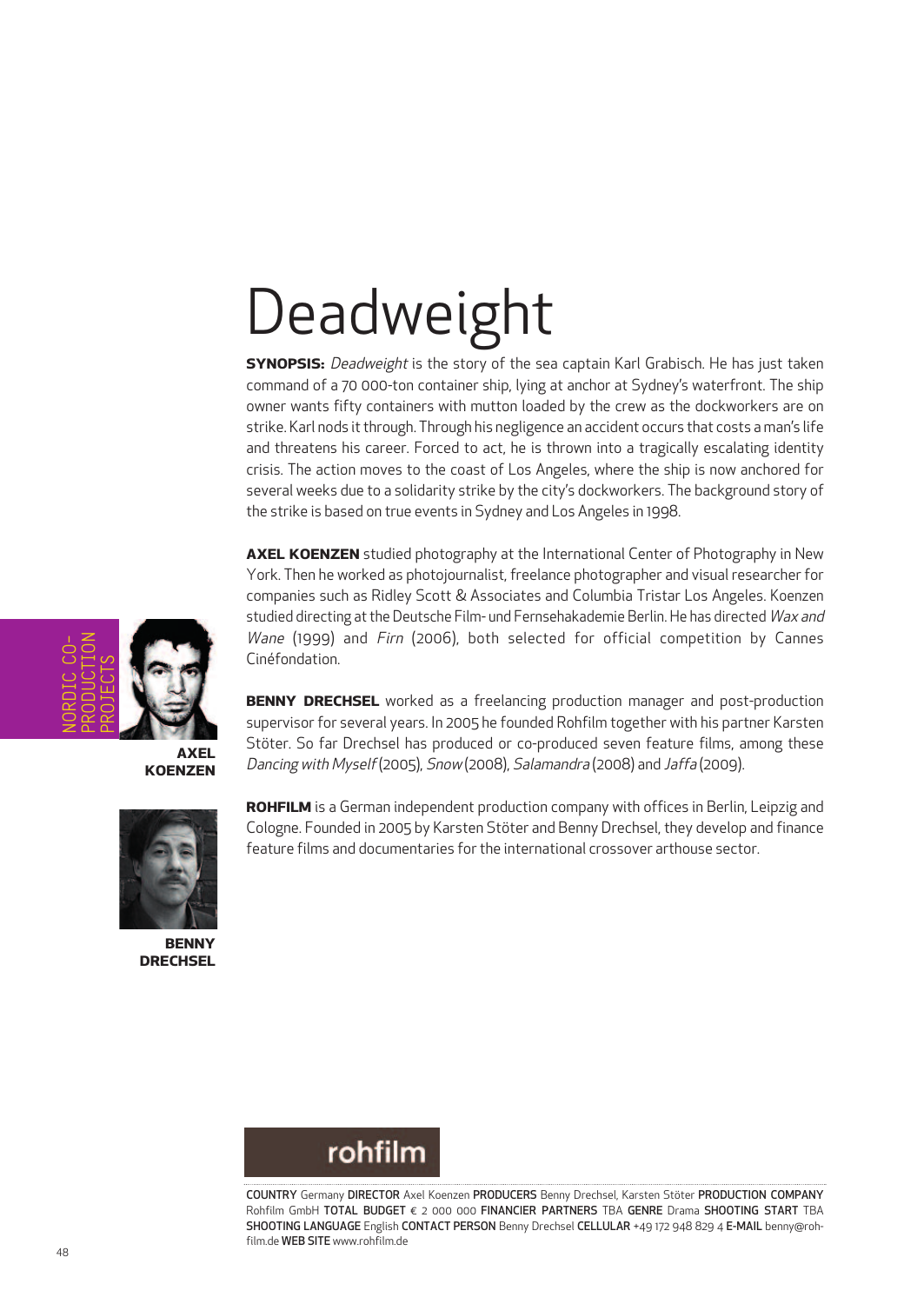### Ironhorse

**SYnOPSiS:** With Chaplinesque elegance Viou skates through life, waiting on guests in European express train restaurants, mastering several languages, crossing many borders and providing for her mum and dad who are retired railway workers.

To make ends meet and to keep up with the tight schedule, she passes hordes of people aided by roller skates, taking her rapidly from one stop to the next. All the hard work and caring for others is a great way to chase away her yearning and unspoken dream about unconditional love, something she believes to exist but has never felt.

When Stig from Northern Norway suddenly enters her dining car one day, she falls helplessly in love, gets pregnant and follows him up north. After learning that her parents have both fled their backgrounds and told lies about their origin, Viou loses her mental balance and ends her life tragically under a locomotive on the ore-line between Kiruna and Narvik. She leaves her 6-year-old son Adrian behind, hoping that all the unconditional love and knowledge of his origin that she has fed him from the very start, will help him find the ease to live a good life.

**mOnA J. HOEL**'s work as a producer has evolved from strictly experimental, no-budget short films like Luciana's Morning (1982), The Beauty or the Beast (1992), and Come with Me to the Sacred (1996), via low-budget, government-supported feature films, like At Ease (1995), the Dogma film Cabin Fever (2000), to a more costly production, Chlorox, Ammonia and Coffee (2004), and back again to the no-budget feature Do Not Love Thy Neighbour (2010). Ironhorse will be the fifth full length feature she produces.

**fREEDOm fROm fEAR** was first founded by Mona J. Hoel in New York, 1982. Malte Forssell and Mona J. Hoel refounded the company in Norway in 1998, and it is now run by Mona J. Hoel. Writing, directing and producing is all happening in close collaboration, and makes the cost of vision an exciting science. With generous preproduction periods, research/casting during the writing, and lots of location scouting, they shoot faster since all major artistic decisions have been rehearsed, also with the leading actors, before the actual shooting takes place.



**mOnA J. HOEL**



COUNTRY Norway DIRECTOR Mona J. Hoel PRODUCER Mona J. Hoel PRODUCTION COMPANY Freedom From Fear AS TOTAL BUDGET € 1500 000 FINANCIER PARTNERS Norwegian Film Fund, Media Plus, Storyline Studios, SF Norway, Mantena AS, TV2 GENRE Drama SHOOTING START Preferably spring 2011 SHOOTING LANGUAGE Norwegian, Swedish, Spanish, French, Italian CONTACT PERSON Mona J. Hoel CELLULAR +47 92 28 52 56 E-MAIL mohoe@freedomfromfear.no WEB SITE www.freedomfromfear.no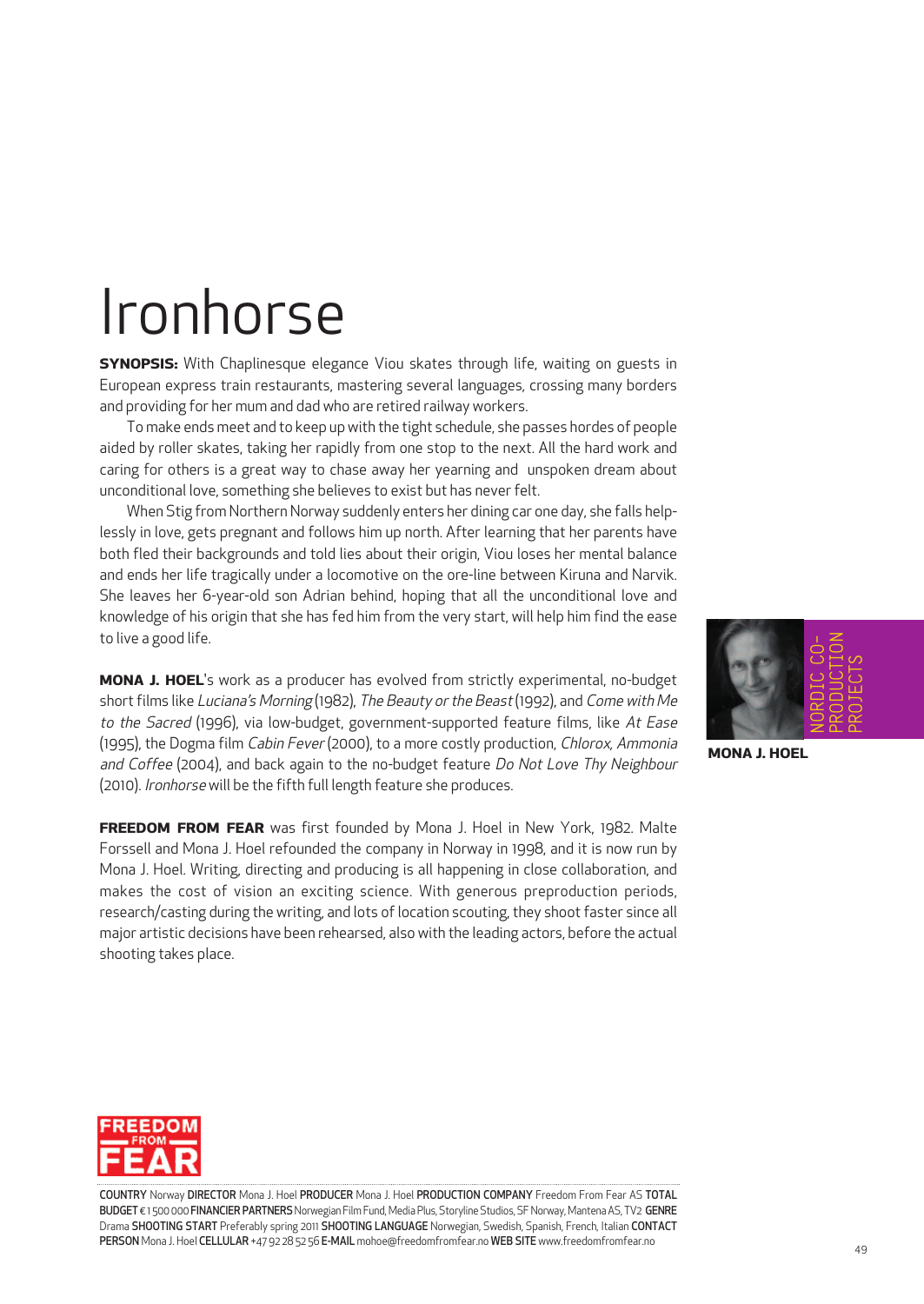# League of Monster Slayers

**SYnOPSiS:** Orphaned siblings Lilly and Sebastian live at their wealthy uncle Mr. Blackburn's estate. The orphans are alone, as alltheir previous nannies have quit, exhausted by the children's stories about monsters lurking in the house. Everything changes with the arrival of their new nanny, Madeline Thatcher, a prim and proper sort who occupies them with intense schooling each day. But Madeline is more than she at first appears. In fact, the children quickly discover that their new nanny has trained in the dark arts since she was 10. Someone is up to no good at the house and she's there to put an end to it. The children agree to keep Madeline's identity under wraps if she teaches them how to fight monsters. Together they begin to uncover the dreaded secrets of the grand estate by battling with monsters and confronting an evil ghost constructing a portal to hell.

**AAROn WOODLEY** had his directorial debut with Rhinoceros Eyes which premiered at the 2003 Toronto International Film Festival (TIFF) and won the Discovery Award. Woodley's follow up, Tennessee (2008) was produced by Lee Daniels (Monster's Ball, Precious) and starred Adam Rothenberg and Mariah Carey. Woodley was one offour directors involved in Toronto Stories (2008).

**JENNIFER JONAS'** latest feature is Bruce McDonald's Trigger (2010) starring Molly Parker and Tracy Wright. At TIFF 2009, she produced Leslie, My Name is Evil and was nominated CFTPA's Producer ofthe Year. She produced Otto; or, Up with Dead People (2008) and TIFF Special Jury Prize winner Monkey Warfare (2006). As 1st Assistant Director, Jennifer worked on Academy Award-winning The Red Violin (1998).

**nEW REAL fiLmS** is a film company committed to innovation and creativity. New Real develops and produces entertaining, original content and has made ten feature films in the last ten years. New Real is dedicated to producing original thought-provoking film.



COUNTRY Canada DIRECTOR Aaron Woodley PRODUCER Jennifer Jonas PRODUCTION COMPANY New Real Films TOTAL BUDGET € 3 244 000 FINANCIER PARTNERS TBA GENRE Family/Adventure SHOOTING START TBA SHOOTING LANGUAGE English CONTACT PERSON Jennifer Jonas CELLULAR +41 68 76 26 59 E-MAIL jenniferjonas@newrealfilms.com WEB SITE www.newrealfilms.com



**AAROn WOODLEY**



**JEnnifER JOnAS**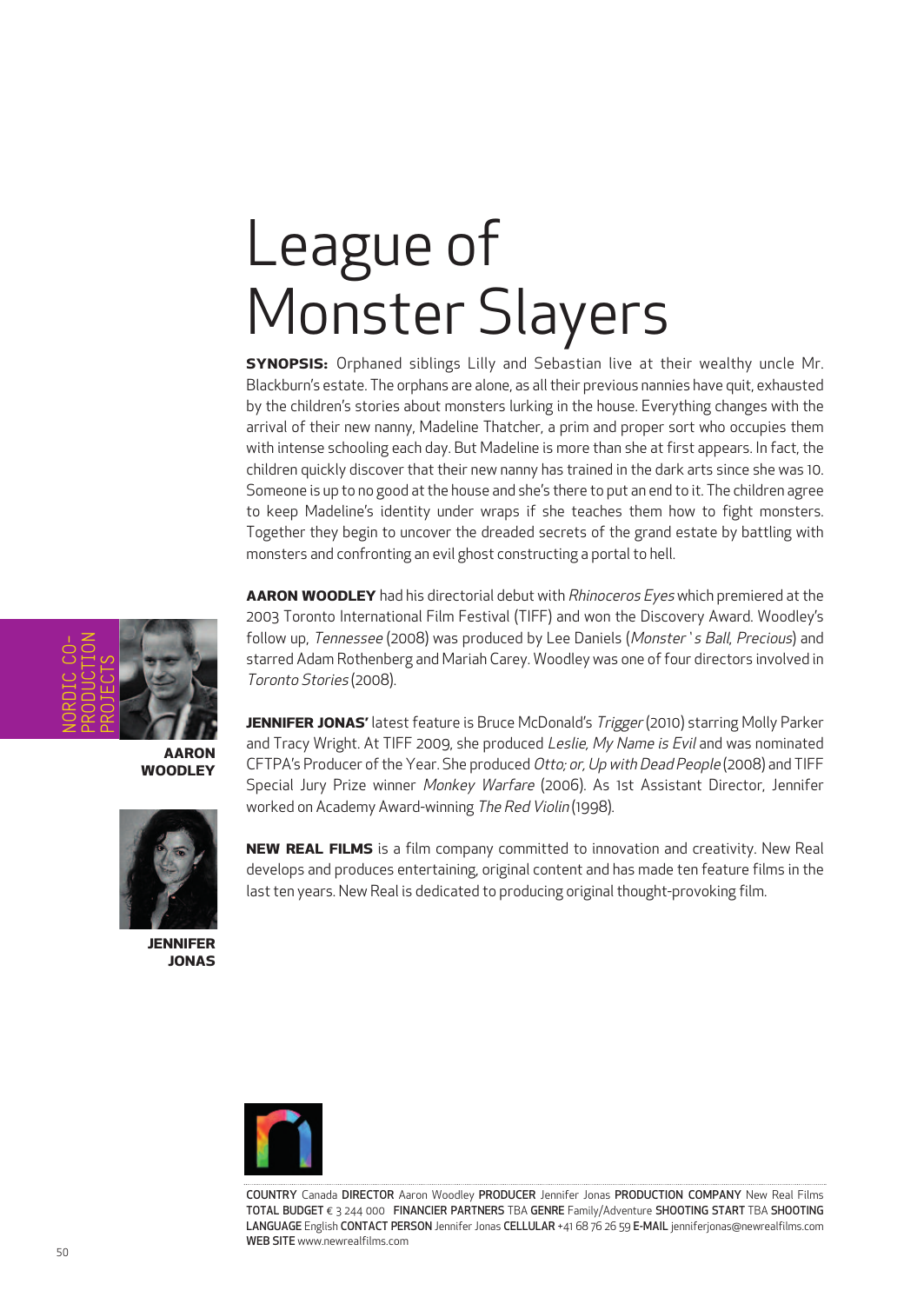# Life is Not For Cowards

**SYnOPSiS:** Kim is in the middle of puberty when her mother dies in a tragic accident. While her father Markus is on the brink of depression and grandmother Gerlinde is diagnosed with cancer, the introverted Kim falls in love with Alex, a cool rapper. One evening, Franz, a classmate who admires her, gets into a fight with Alex. Threatened with youth detention, Alex convinces Kim to run away with him. At home, the worried Markus discovers that Kim writes text messages to her mother in an expression of her grief and feelings. Markus, Gerlinde and her nurse Paula follow Kim and find her with Alex in aDanish holiday resort, where the family always spent the summer. Kim is torn but bids farewell to Alex and returns with her family. On their way home, Gerlinde passes away. At her funeral, Kim holds a moving eulogy, before she leaves with Markus, reconciled.

**AnDRÉ ERKAu** studied acting at the Drama Studio Hamburg and writing and directing at the Academy of Media Arts Cologne. He started his career as an actor at the Bremen Theatre and the Württembergische Landesbühne. His feature film Selbstgespräche (2007) won the main prize of the jury at the 29th Filmfestival, the Max Ophüls Prize.

**micHAEL EcKELT** founded Riva Filmproduktion GmbH in 2006 as Managing Director. Eckelt is the former Managing Director of Neue Impuls Film Produktionsgesellschaft GmbH, which he founded as a successor of Hanover-based Impuls Film in 1996. Current and previous films include The Syrian Bride (2004), Lemon Tree (2008), Eyes Wide Open (2009) and Upperdog (2009).

**RiVA fiLmPRODuKTiOn gmBH** was founded in 2006. Apart from German feature and television productions, Riva Film has a strong focus on international co-productions of high quality feature films for the arthouse market.



**AnDRÉ ERKAu**



**micHAEL EcKELT**



COUNTRY Germany DIRECTOR André Erkau PRODUCER Michael Eckelt PRODUCTION COMPANY Riva Filmproduktion GmbH TOTAL BUDGET € 2 000 000 FINANCIER PARTNERS Filmförderung Hamburg Schleswig-Holstein GENRE Tragicomedy SHOOTING START September 2011 SHOOTING LANGUAGE German CONTACT PERSON Christina Kühlewein E-MAIL hamburg@rivafilm.de WEB SITE www.rivafilm.de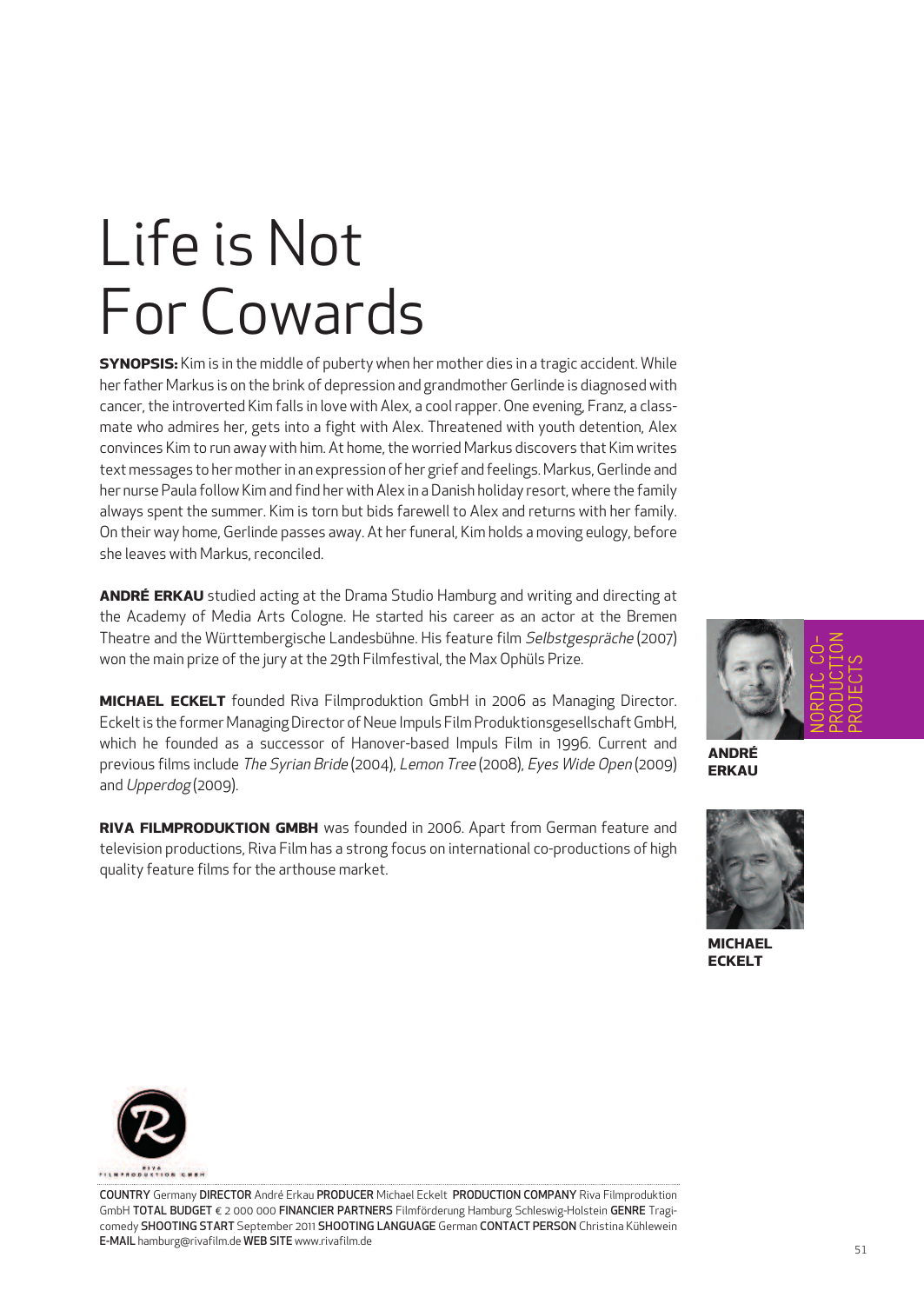# Mad Ship

**SYNOPSIS:** This is a film about the burden of dreams - a dust bowl Fitzcarraldo. Toumas Sukannen is a man of great passion, optimism and ideals. As a Finnish immigrant to Western Canada in the 1920s, he dreams of establishing a wheat family dynasty in this new, wideopen land brimming with opportunity. But the perfect storm of a prairie drought and the economic crash of 1929 deliver his young family to the edge of ruin. When his beautiful wife, Meri, dies unexpectedly, he vows to return her body to her beloved homeland, and embarks on a Quixotic mission to build a hand-made ship and sail out of the prairie dust bowl. He is ultimately pulled back from the brink of madness, and certain death, by the hope and unconditional love offered by his two young children. Inspired by a true story.

**DAVID MORTIN** has directed over a dozen documentaries for Canadian television, and has co-written several performing arts specials, including the Emmy-nominated September Songs: The Music of Kurt Weill, and Tuscan Skies – Andrea Bocelli. Previous dramatic works include Black Widow (2005 – Czech Crystal, Prague; six Gemini Award nominations) and Youkali Hotel (2003 - three Gemini Award nominations; Rose d'Or nominee).

**EnigmATicO fiLmS** was founded in 1993 by writer/producer/directors David Mortin and Patricia Fogliato. They are currently developing several dramatic feature films, including two original scripts, The Songbird and Mad Ship, as well as two literary adaptations, The

Gravesavers, based on a best-selling youth novel, and The Damaged Heart.



COUNTRY Canada DIRECTOR David Mortin PRODUCERS David Mortin, Patricia Fogliato PRODUCTION COMPANY Enigmatico Films Inc. TOTAL BUDGET CDN \$ 5 000 000 (€ 3 729 279) FINANCIER PARTNERS Canadian federal and provincial tax credits GENRE Drama SHOOTING START TBA SHOOTING LANGUAGE English CONTACT PERSON David Mortin CELLULAR +11 647 233 2682 E-MAIL david@enigmaticofilms.com WEB SITE www.enigmaticofilms.com



**DAViD mORTin**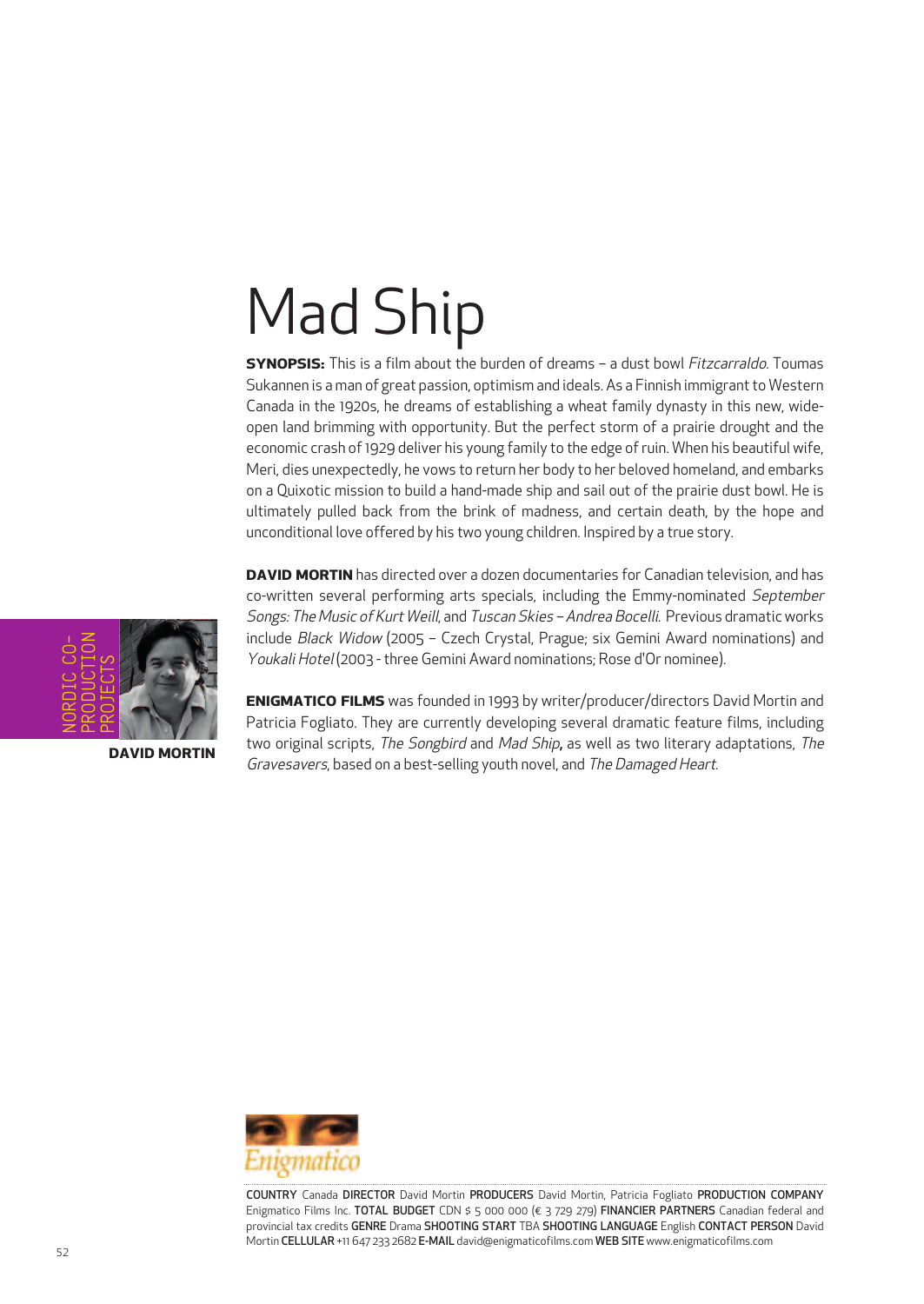# Mr. Lu 's Blues

**SYnOPSiS:** An epic, action-packed romance based on the true story of Swedish-Russian jazz legend Oleg Lundstrem, set against the exotic and turbulent world of Shanghai in the 1930s. Oleg, the free-thinking son of a railroad worker, falls in love with Wei Gong Daiyu, the daughter of a prominent Manchurian family. They defy their heritage, the war and the revolution,for a forbidden love that sets a powerfulmystery inmotion, ultimately echoing across the years into the present. Can music and love prevail?

**mARiA VOn HELAnD** is active as both a screenwriter and director, and her other films include Big Girls Don't Cry (2002), Those Who Whisper (2006), Search (2006) and Suddenly Gina (2007). She wrote the screenplay for Kai Wessel's Hilde (2009). Von Heland has just adapted François Lelord's Hector's Journey for the screen.

**OLIVER DAMIAN** has more than 12 years of professional experience in the film business. He founded 27 Films Production as Managing Director and producer in 2005 in order to develop, finance and produce international feature films with a distinct passion for emotional storytelling and global entertainment. Damian is a member ofthe European Film Academy (EFA), the Ateliers du Cinéma Européen Network (ACE) and European Audiovisual Entrepreneurs (EAVE). Furthermore, he was selected in 2010 as the German «Producer on the Move», organised by the European Film Promotion (EFP).

**27 fiLmS PRODucTiOn**'s main activity is is development, finance and production of culturally significant and commercially interesting feature films forthe European and international market, with budget levels ranging from € 1 500 000 to € 10 000 000.



**mARiA VOn HELAnD**



**OLiVER DAmiAn**

### 27 FILMS PROBUCTION

COUNTRY Germany DIRECTOR Maria von Heland PRODUCER Oliver Damian PRODUCTION COMPANY 27 Films Production TOTAL BUDGET € 6 000 000 FINANCIER PARTNERS TBA GENRE Drama SHOOTING START Summer 2011 SHOOTING LANGUAGE English CONTACT PERSON Oliver Damian CELLULAR +49 172 6428 207 E-MAIL oliver@27films.biz WEB SITE www.27films.biz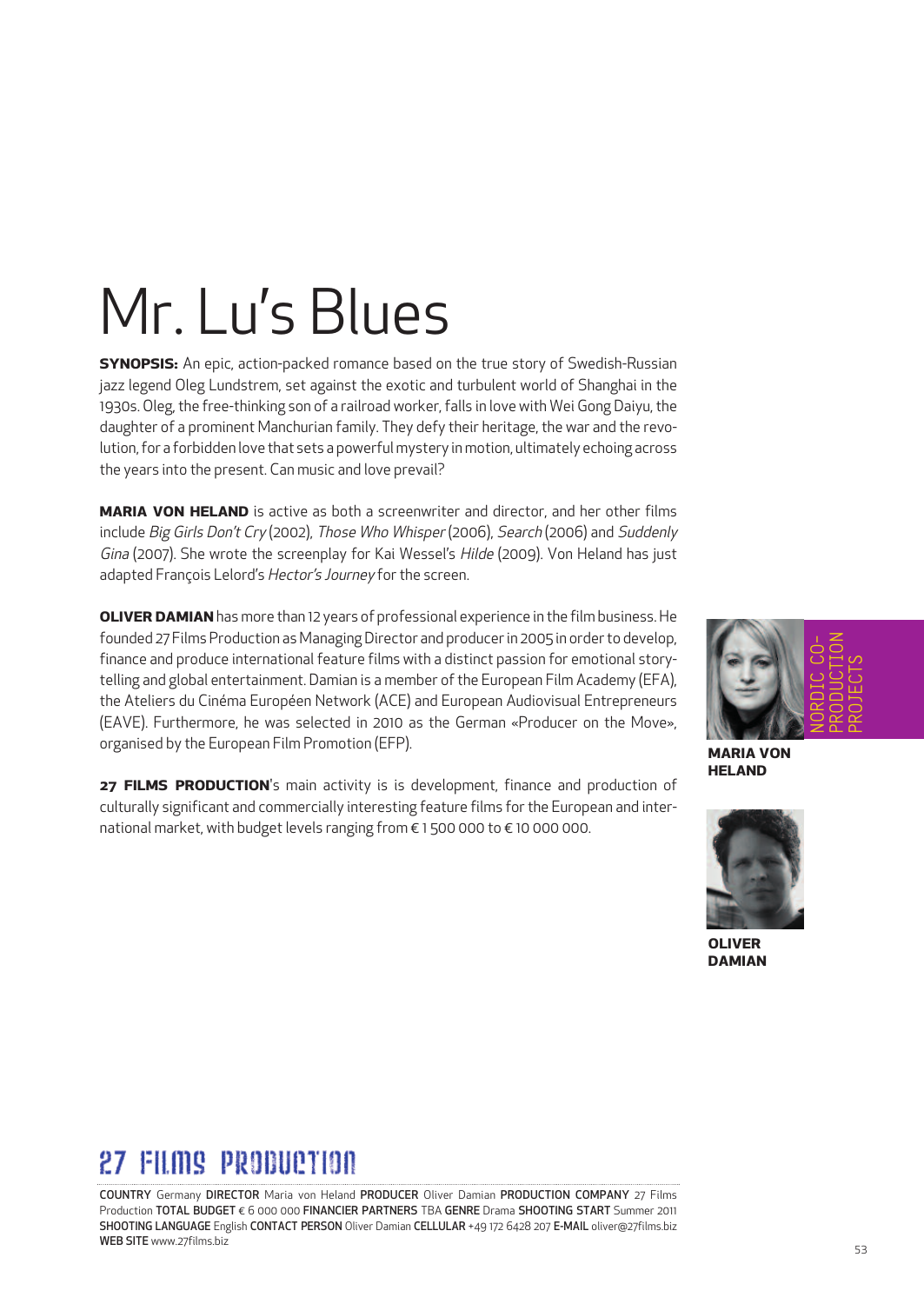# Nosferas - The Heirs of the Night

**SYnOPSiS:** The year is 1894. The six last remaining vampire clans in Europe lose power. In order to save their species the fighting clans decide to bury the hatchet and found the Vampire Academy to protect and train their youngest fellows. Four of them – Leo from Austria, Ivy from Ireland, Malcom from England and Alisa from Germany become close friends and survive breathtaking adventures in the catacombs of Rome.

Nosferas - The Heirs of the Night is the first of a franchise of five features based upon the novels of Ulrike Schweikert.

**PHILIPP KREUZER** joined Bavaria Film GmbH in 2005 as Head of Film and TV financing, and in 2006 also Head of Co-production and Deputy Managing Director of Bavaria Film's feature film and TV-Event production company Bavaria Pictures GmbH. In late 2008 he was also appointed Managing Director of Bavaria's Rome-based production and distribution company, Bavaria Media Italia s.r.l. Joining the international activities between production and sales, as of 2009 he was appointed Vice President International and Co-Production of Bavaria Media GmbH.

**DOROTHE BEinEmEiER** is a producer for Egoli Tossell Film AG in Berlin. Dorothe completed her degree in Film and Television Production at the film school in Berlin-Babelsberg in 2006. The very same year she attended the Berlinale Talent Campus as a producer and screenwriter, where she also participated in the Script Clinic. In 2009 she earned a Master's Degree in European Audiovisual Production and Management. Dorothe will be in charge as Managing Director for Hamster GmbH – a joint venture for family entertainment between Egoli Tossell Film AG and Dutch partner Lemming Film that will be launched in September

**BAVARIA PICTURES GMBH** was founded in 2004. It is part of Bavaria Film Group and develops and produces feature films and TV-Event productions. The company is active in coproduction as well as full production service for national and international film productions irrespective of their format. Bavaria Film Group is one of the largest media companies in Europe, operating production and services worldwide, encompassing all sectors of the audio-visual industry including distribution and sales. Recent highlights: Buddenbrooks (2008) and The Solitude of Prime Numbers (2010).

**EgOLi TOSSELL fiLm** is an independent film production and financing company with subsidiaries in Berlin, Leipzig, Halle, Cologne, Munich and Potsdam-Babelsberg. Founded by Judy Tossell and Jens Meurer in 2001, they are European producers with a passion for great stories and storytellers. Recent highlights: Academy-, Golden Globe- and Spirit-Awardnominated The Last Station (2009) by Michael Hoffman and Olivier Assayas's Cannes entry Carlos the Jackal (2010).





COUNTRY Germany DIRECTOR TBA PRODUCERS Philipp Kreuzer, Dorothe Beinemeier PRODUCTION COMPANY Bavaria Pictures GmbH, Egoli Tossell Film TOTAL BUDGET € 9 000 000 FINANCIER PARTNERS TBA GENRE Family/Adventure SHOOTING START 2012 SHOOTING LANGUAGE English CONTACT PERSON Philipp Kreuzer / Dorothe Beinemeier CELLULAR +49 172 6221272 / +49 163 7266344 E-MAIL Philipp.Kreuzer@Bavaria-Film.de / dorothebeinemeier@egolitossell.com WEB SITE 54 www.bavaria-film.de / www.egolitossell.com



**PHiLiPP KREuzER**



**DOROTHE BEinEmEiER**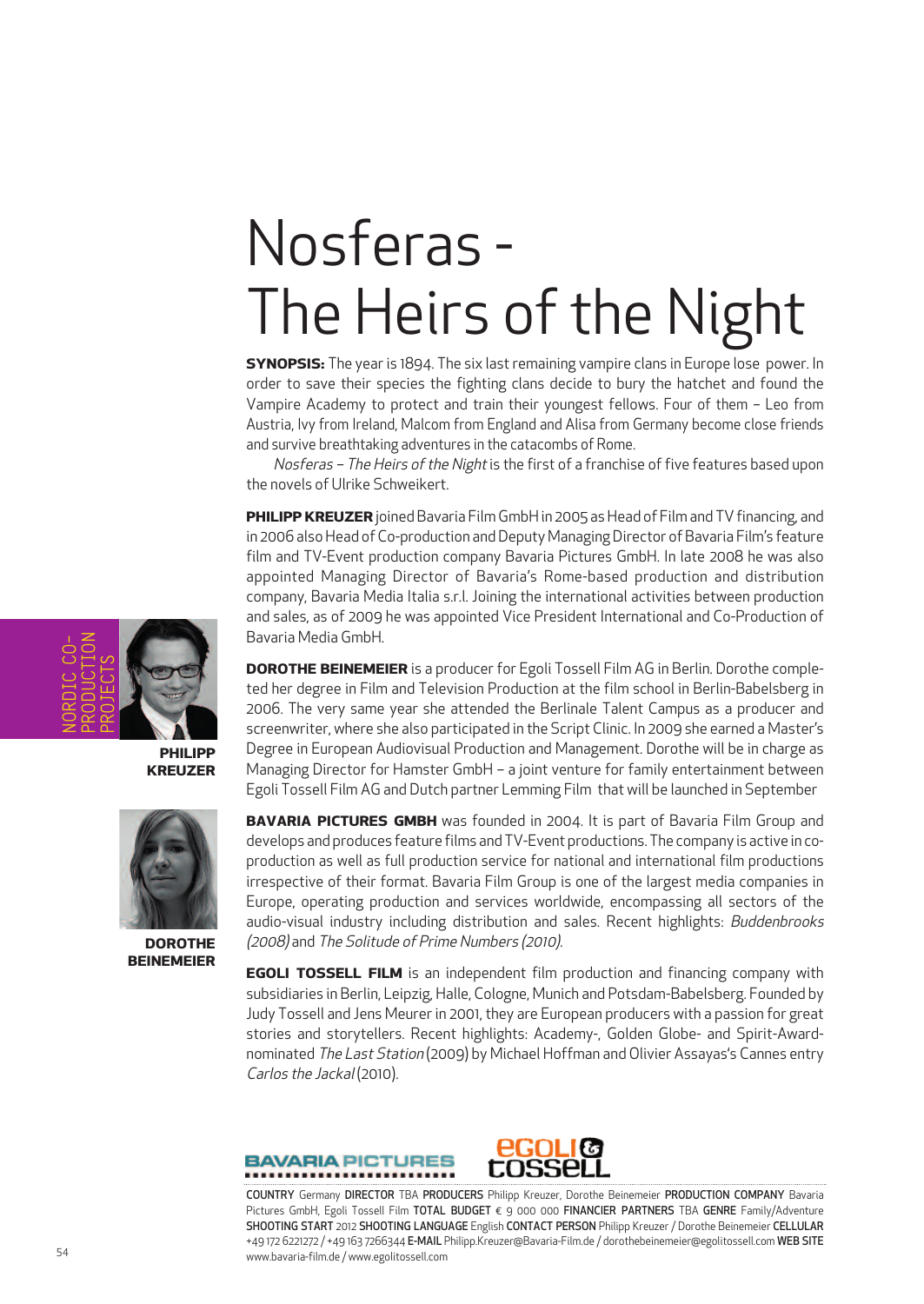# A Playground For Heroes

**SYnOPSiS:** Reinold Minach, Leo Degaspari, Michael «Much» Gratt – three mountaineers from South Tyrol – cross Greenland at its widest point in the summer of 1983. With just minimal food provisions and no radio equipment. They are travelling on foot. 1400 kilometers. Each of them harnessed to their sledges.

It's an experiment - mainly a psychological one, as it turns out. Only a few hours after the helicopter drops them off in a bay east of the island, the arguments begin and there will be no reconciliation for the rest of their journey. The dispute explodes into a hatred only possible on the tabula rasa of such a location. After incredible exertions, they reach their destination. Today, at least one of the men believes that hatred was paramount to their survival.

**gABRiELE KRAnzELBinDER,** former managing director of Amour Fou, has set up a new company focusing on the production of high quality and author-driven feature and documentary films for the international market. Her feature film productions include Crash Test Dummies (2005), Taxidermia (2006) and Tender Son – The Frankenstein Project(2010).

**KgP** supports both storytelling and artistic vision. KGP cannot be wedged into the corset of genres and formats. KGP focuses on the production of high-quality auteur films for the international market and sees itself as a partner for creatives, funders and commissioners.



**gABRiELE KRAnzELBinDER**



COUNTRY Austria DIRECTOR TBA (Barbara Albert in discussion) PRODUCER Gabriele Kranzelbinder PRODUCTION COMPANY KGP Kranzelbinder Gabriele Production TOTAL BUDGET € 4 000 000 FINANCIER PARTNERS Austrian Film Institute (development) GENRE Drama/Adventure SHOOTING START August 2011 SHOOTING LANGUAGE German CONTACT PERSON Gabriele Kranzelbinder CELLULAR +43 664 3583 642 E-MAIL kranzelbinder@kgp.co.at WEB SITE www.kgp.co.at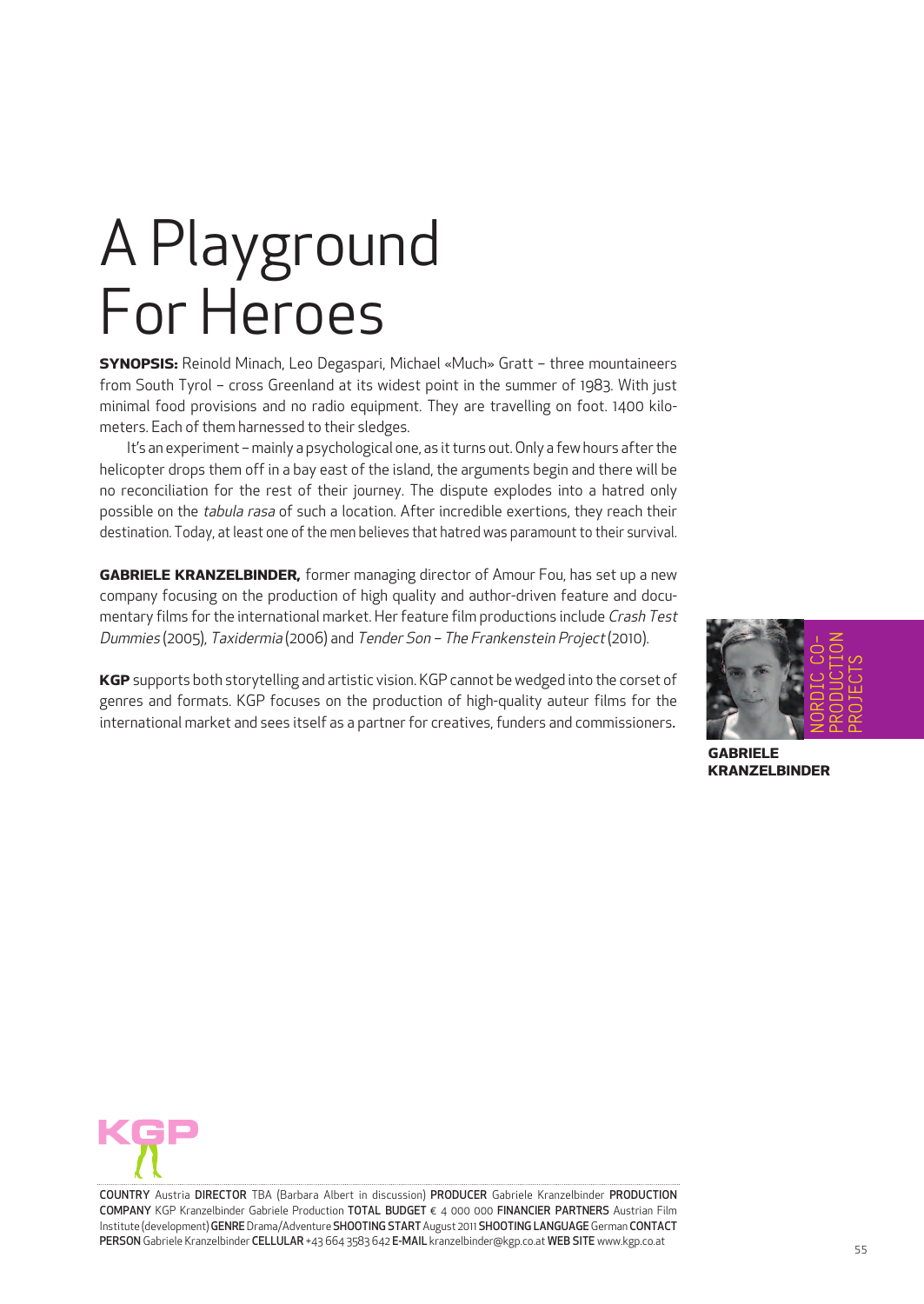### Silence

**SYnOPSiS:** The Second World War, frontier between Finland and Russia. Casualties killed in action are gathered in an assembling centre right behind the frontier line to be sent back home. A group of men and women are running the centre. Eino is the dim-witted son of a washer of dead bodies. Antti is his lifelong friend, a charming bum who makes Eino do all his work and instead concentrates on wooing the young Lottas and trading illegally across the frontier line. Realising he is being taken advantage of, Eino rebels. As a consequence, Antti is forced to pick up a body between the fronts instead of Eino and he is killed. Feeling guilty, Eino does not understand why he should keep on living. During a chaotic retreat, Eino refuses to leave the dead heroes behind. He loads the remaining bodies on a horse cart and starts reining them home.

**SAKARI KIRJAVAINEN** graduated from University of Industrial Arts in 1993. He has directed two feature films and several shorts and documentaries. He has won several prizes and mentions with his films and works in the film business. He is also a board member of the Finnish Film Workers' Union. Previous feature films: Who Asks for Fire (2001) and Tali -Ihantala 1944 (2007).

**SAKARi** NORDIC CO-PRODUCTION PROJECTS

**KiRJAVAinEn**



**PETRi ROSSi**

**PETRi ROSSi** graduated from the University of Industrial Arts in 1996. He established the production company Indie Films in 1991, producing animations, documentaries and short features; in total 15 projects. From 2001 he worked as a film consultant in the Finnish Film Foundation until 2005, participating in several international activities such as the Eurimages board.

**cinE WORKS LTD,** established in 2006, is a Helsinki-based independent feature film production company specialised in developing and producing genre projects for international markets. They also enter selected projects as a co-producer.



COUNTRY Finland DIRECTOR Sakari Kirjavainen PRODUCER Petri Rossi PRODUCTION COMPANY Cine Works TOTAL BUDGET € 1 500 000 FINANCIER PARTNERS Finnish Film Foundation, YLE co-productions, Nordic Film & TV Fond GENRE War/Drama SHOOTING START February 2011 SHOOTING LANGUAGE Finnish CONTACT PERSON Petri Rossi CELLULAR +358 50 3861266 E-MAIL petri.rossi@cineworks.fi WEB SITE www.cineworks.fi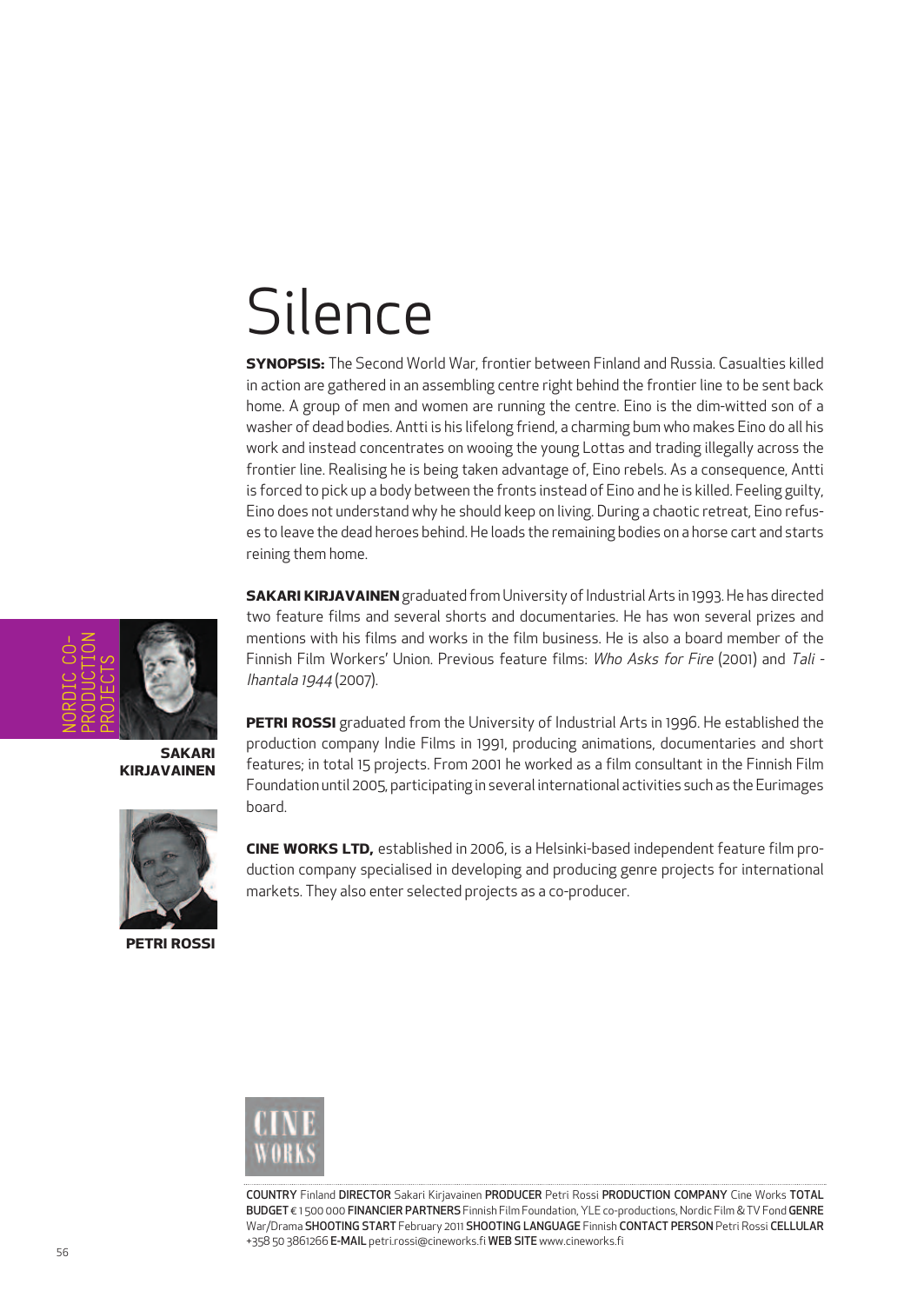# The Silence

**SYnOPSiS:** An art critic wakes up one morning to discover his wife standing in their bedroom doorway with her bags packed. She leaves with no explanation and her husband of 18 years is sent into a whirlwind of uncertainty.

Now, suddenly alone, the critic is forced to re-evaluate and reflect upon his past choices, mistakes, ambitions, his life purpose and meaning. Through his contemplation, we see the significant highlights of his life – from the wonder and innocence of childhood, via the discoveries of youthful heartache and lost loves, to, eventually, the first promising years of marriage and parenthood.

Slowly the critic realises that two people can live together for years without ever really knowing each other. And he sees that the most significant developments in one's life can perhaps be dictated by chance, rather than by careful planning.

**gYTiS LuKŠAS** graduated from Russian Institute of Cinematography in Moscow (VGIK) in 1971. Lukšas is the President of the Lithuanian Filmmakers Union, the member of the Council of Association of Lithuanian Artists. Selected filmography: Yesterday and Forever (1985), Serpent's Gaze (1989), Pilgrims of Earth (1992), Lunar Lithuania (1998) and Vortex (2009).

**ARŪnAS STOŠKuS** and **KĘSTuTiS PETRuLiS** have been collaborating for many years. **gODA RuPEiKAiTĖ** joined them in 2004 right after Studija 2 was established. They all have intensive experience working with the best-known Lithuanian filmmakers both in fiction and documentary films. They have produced eight films during the last three years, including Vortex (2009). Films in production: Madonna of Siberia and The Masks: Lost Among Faces.

**STuDiJA 2** specialises in cinema and video film production and is established on the basis of the two independent film studios. The founders have been collaborating together for many years, now holding an intensive experience working with the best-known Lithuanian filmmakers.



**gYTiS LuKŠAS**



**gODA RuPEiKAiTĖ**

COUNTRY Lithuania DIRECTOR Gytis Lukšas PRODUCERS Kęstutis Petrulis, Arūnas Stoškus, Goda Rupeikaitė PRODUCTION COMPANY Studija 2 TOTAL BUDGET € 1 500 000 FINANCIER PARTNERS Lithuanian Ministry of Culture, Lithuanian Film Studios, Studio UP Records GENRE Drama SHOOTING START September 2011 SHOOTING LANGUAGE Lithuanian, English CONTACT PERSON Goda Rupeikaitė CELLULAR +370 607 37665 E-MAIL grupeikaite@gmail.com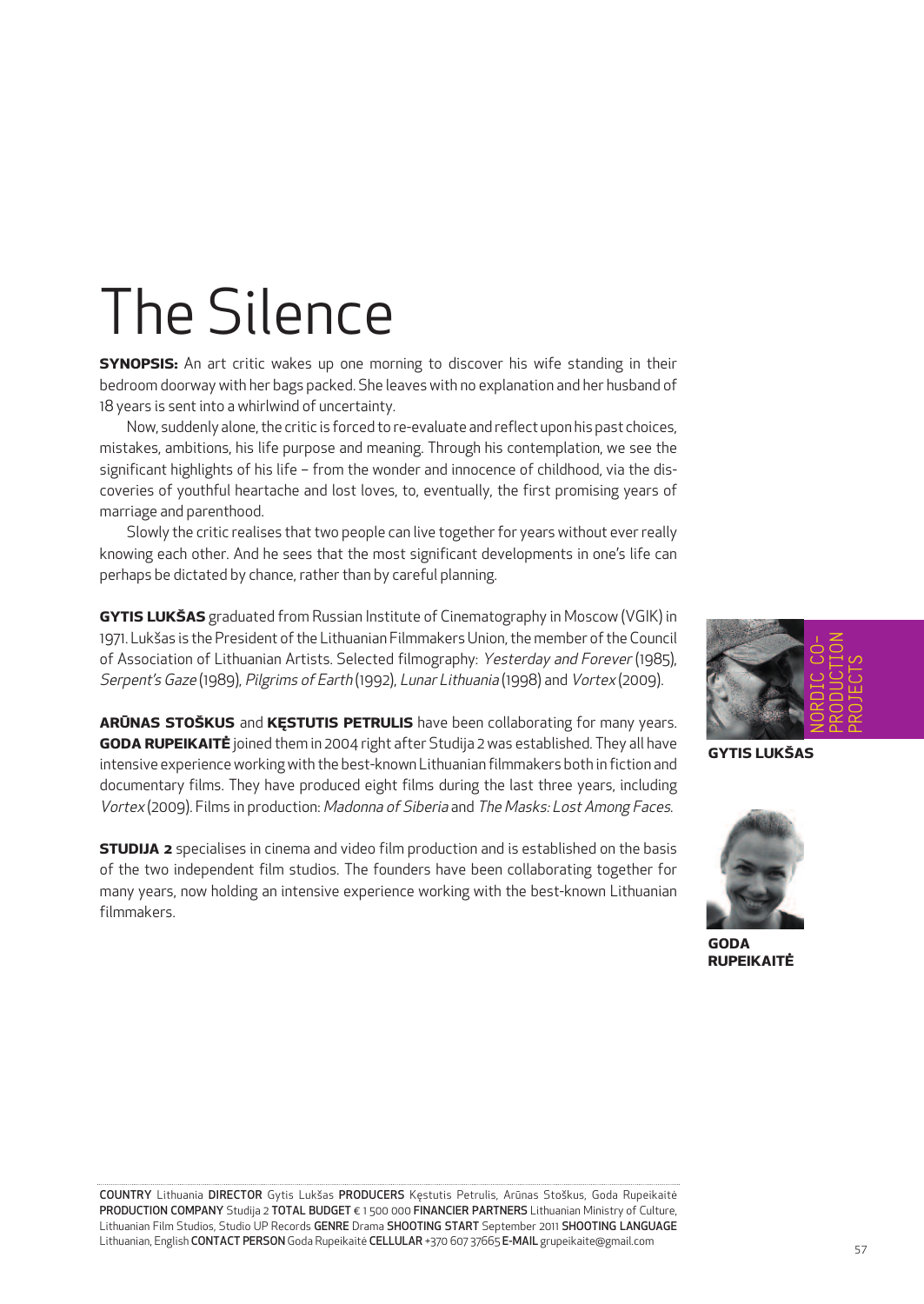# Super

**SYnOPSiS:** 15-year-old Julie is home alone for a week during summer and has made a list of things to do in order to change her life for the better: she's going to party with friends, drive a car, balance on the city bridge railing, get a tattoo – and she's going to kiss. A girl, if necessary. And she's not going to let trifles like being friendless and blind stop her. When she meets her new neighbour, the mysterious Jomar, offering to help her complete her list, it is the start of an intense week. Julie falls in love with him, just as he increasingly seems like a dangerous young man. It becomes clear that he has his own reasons for completing the list, and Julie is about to get a lot more than she bargained for.

**TERJE AnDRÉ nYmARK** graduated from the London Film School in 2002. He moved to Tromsø in 2003 to start working as a director and screenwriter. Terje has his forte in idea and concept development for audio visual products, and makes the bulk of the creative text work for the commission films produced by Sweet Films. Nymark has directed several short films, including Dog, Sunday <sup>11</sup> am (2004) and The Little Spider Bakery (2008).

NORDIC CO-PRODUCTION PROJECTS

**TERJE AnDRÉ nYmARK**



**JOAcHim LYng**

**JOACHIM LYNG** holds a Bachelor of Arts with Honors in Film Studies from the University of Kent at Canterbury, a certificate in Corporate Governance from the Norwegian School of Management and an MBA from the School of Commerce in Tromsø. Lyng has produced all the drama productions of Sweet Films. He has previously co-produced Robert Mitchum Is Dead (2009), a co-production between France/Belgium/Poland/Norway.

**SWEET fiLmS** was established in 2007 and has produced three short films and coproduced two feature films. In addition, Sweet Films produces commercials for various companies. Their aim is to produce surprising and entertaining films for a wide but critical audience.



COUNTRY Norway DIRECTOR Terje André Nymark PRODUCER Joachim Lyng PRODUCTION COMPANY Sweet Films TOTAL BUDGET € 1 700 000 FINANCIER PARTNERS FilmCamp GENRE Drama/Comedy SHOOTING START July 2011 SHOOTING LANGUAGE Norwegian CONTACT PERSON Joachim Lyng CELLULAR +47 926 56 002 E-MAIL joachim@sweetfilms.no WEB SITE www.sweetfilms.no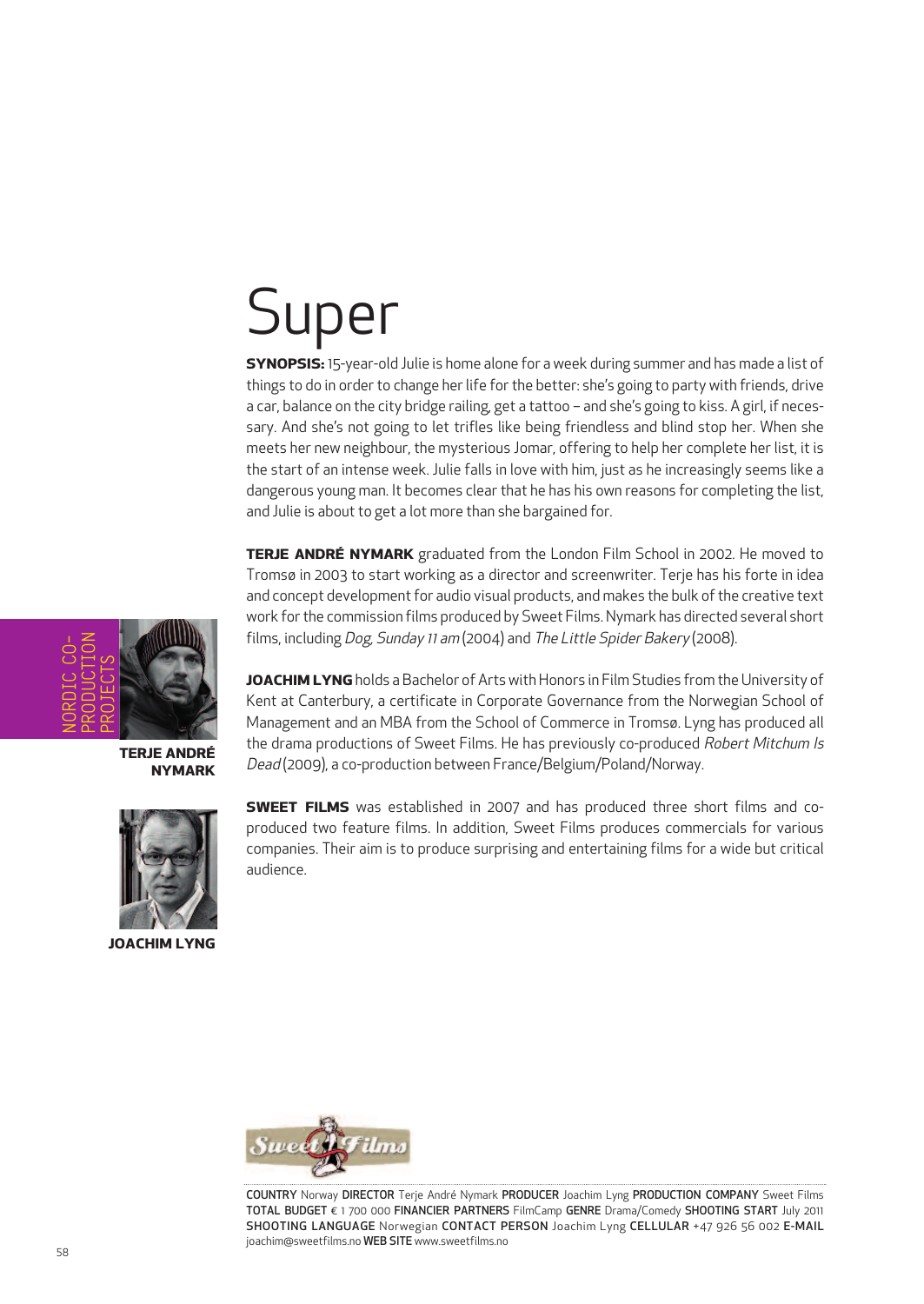# Tobias and Beate

**SYnOPSiS:** 9-year-old Tobias is a sickly little boy. Having never gained the approval of his materialisticmother Marit, he has retreated into the cyborg alter-ego «Robbie» who sees all around him as a futuristic fantasy world. Following the death of his father, Tobias's pulmonary condition worsens, forcing a move from Oslo to Marit's childhood home in Northern Norway. Itis here, in unfamiliar mountain surroundings, living with gruff estranged grandfather Kjell, that Marit implores her robot boy to «make friends». Tobias takes this a little too literally: the mysterious, magical best friend Beate appears, concealing a secret to Marit's past fraught relationship with Kjell. Beate challenges Tobias to become more human and, despite the danger she puts Tobias in, may prove the key to saving his relationship with his mother.

**mOnA STEffEnSEn** produced Hanne Larsen's award-winning short Cairn (2008), which has travelled around the world and was screened at more than 30 festivals. Prizes received include the National Film Award Amanda for Best Short Film in 2008 and Palm Springs International Festival of Short Films: Best Live Action Short over 15 minutes in 2008. Steffensen is now developing feature films and TV series.

**ORIGINAL FILM AS** is located in Tromsø in Northern Norway and produces films for cinema and TV distribution, national and international. The company also do co- and line productions for other companies looking to shoot in the spectacular arctic surroundings.



**mOnA STEffEnSEn**



COUNTRY Norway DIRECTOR TBA PRODUCER Mona Steffensen PRODUCTION COMPANY Original Film AS TOTAL BUDGET € 2 148 254 FINANCIER PARTNERS Norwegian Film Institute (development), FilmCamp, Original Film, Helgeland Film GENRE Drama SHOOTING START August 2011 SHOOTING LANGUAGE Norwegian CONTACT PERSON Mona Steffensen CELLULAR +47 928 37 843 E-MAIL mona@originalfilm.no WEB SITE www.originalfilm.no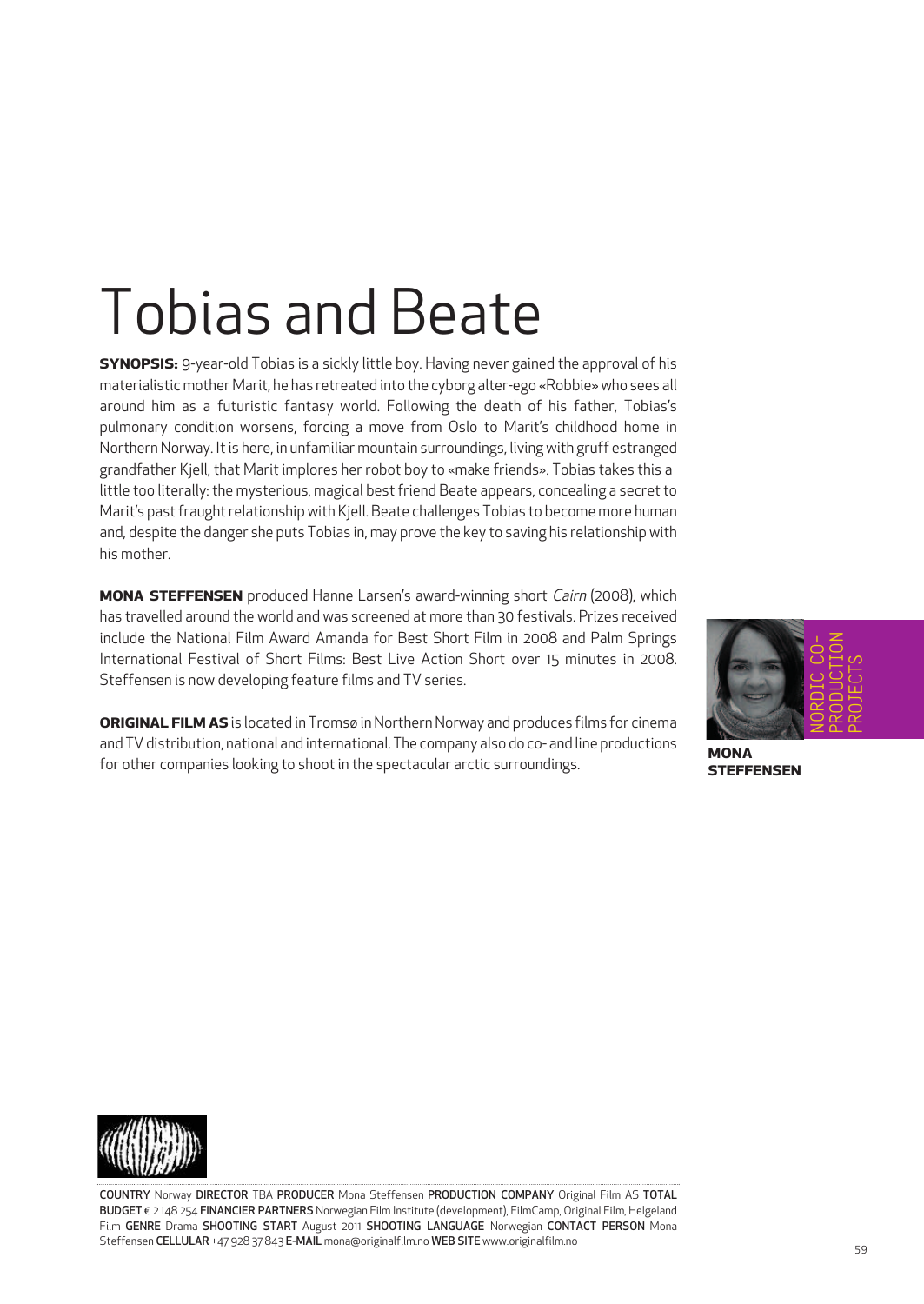# Valhalla

**SYnOPSiS:** It is the year 984 A.D. 13-year-old Leif Eriksson and his brother Thor unwittingly cause a landslide that destroys a neighbour's farmhouse. When the neighbour chases the boys to their home he is killed by Leif's father Erik. Erik is convicted of murder and banished for life to the harsh Northern lands and his family are enslaved. As young men, Leif and Thor escape to King Olaf in Norway and ask him to lift their father's banishment. Olaf tells them that if they join his forces, go to Ireland and distinguish themselves in battle, he will consider to do so. This character-driven story, in the style of Braveheart (1995) and Gladiator (2000), takes us into fierce battles, exploring pivotal dramas at the heart of the film - a son's determination to free his father, the true love of a woman, and finally, two brothers at odds drawn together in a quest to bring freedom to a nation.

NORDIC CO-PRODUCTION PROJECTS

**LEif BRiSTOW**

**LEif BRiSTOW** is President and CEO of Knightscove Media Corp. Previously, he ran Knightscove Entertainment Corp., where he produced the feature films Virginia's Run (2002) and Kart Racer(2003). Blizzard(2003) received an extensive international theatrical release and starred Whoopi Goldberg and Christopher Plummer. Bristow is currently in postproduction on his directorial debut, Sophie.

**KnigHTScOVE mEDiA cORP.** is a fully integrated Canadian entertainment company specializing in the distribution, creation and financing of high quality live action feature films and television productions for the whole family.



COUNTRY Canada DIRECTOR Leif Bristow PRODUCER Leif Bristow PRODUCTION COMPANY Knightscove Family Films Inc. TOTAL BUDGET CDN 18 000 000 (€ 13 425 405) FINANCIER PARTNERS TBA GENRE Action/Adventure SHOOTING START TBA SHOOTING LANGUAGE English CONTACT PERSON Leif Bristow CELLULAR +416 420 8482 E-MAIL leif@knightscove.com WEB SITE www.knightscove.com